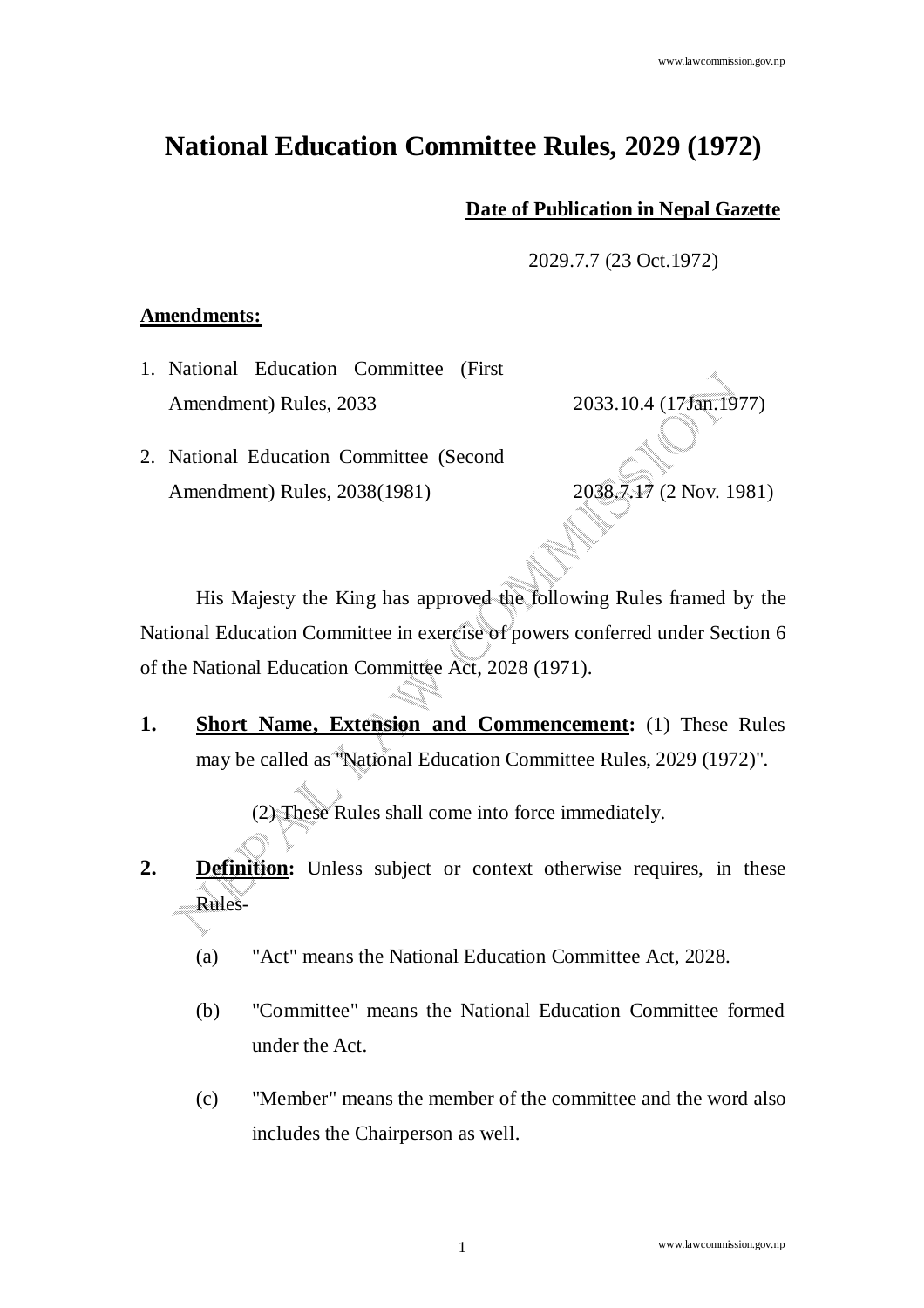- (d) "Secretary" means the Member-Secretary of the Committee
- (e) "Plan" means the plan according to this Act.
- (f) "Meeting" means the meeting of the Committee.
- (g) "Office" means the office of the Committee
- **3.** <sup>1</sup>**Functions, duties and powers of Secretary:** The powers, duties and functions of the Secretary shall be as follows:-
	- (a) To prepare agenda of discussion in meetings in consultation with members.
	- (b) To certify the actions, orders and decisions of the Committee and to notify to all concerned parties.
	- (c) To carry out or cause to carry out research and promotional activities in education sector, and
	- (d) To prepare working plans having included annual targets of various areas of education.
- **4. Meetings and Procedures of Committee:** (1) The Secretary shall call meetings according to order of the Chairperson.

 Provided that, in case at least Two members make written request to call a meeting the Secretary shall call the meeting.

(2) The Chairperson shall preside over the meeting and in absence of the Chairperson; the <sup>2</sup>Vice-Chairperson shall preside over the meeting.

(3) The number of more than Fifty percent of the members of the Committee shall be deemed to have constituted the quorum.

<sup>&</sup>lt;sup>1</sup> Amended by National Education Committee (First Amendment) Rules, 2033 B.S. (1977 A.D.).

<sup>&</sup>lt;sup>2</sup> Amended by National Education Committee (First Amendment) Rules, 2033 B.S. (1977 A.D.).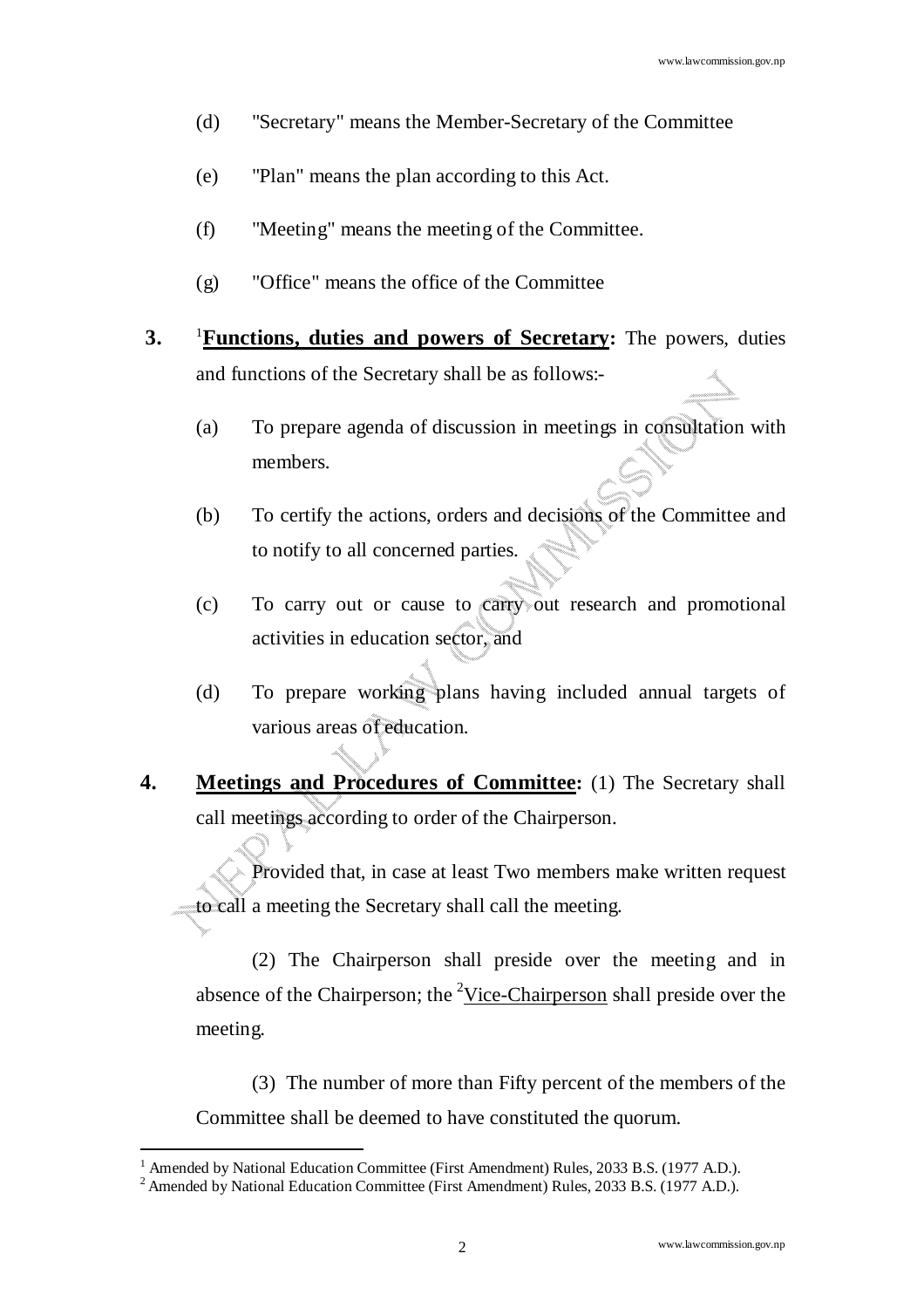(4) Agenda for discussion at meetings shall be communicated to each of the members Twenty Four hours in advance.

(5) Any member willing to introduce resolution in the meeting for decision shall have to send eight copies of such resolution prior to Forty Eight hours of the meeting. Provided that, with the approval of the Chairperson, any member may introduce the resolution directly in a meeting.

## **5. Office:**

- (a) The Secretary shall be the chief executive officer of the office.
- (b) The Chairperson shall approve leave of the Secretary.
- **6.** <sup>3</sup>**Committee to Exercise Powers:** In order for implementation plan of the National Education System, the Committee shall exercise the following powers for a period of Five years beginning <sup>4</sup> from *Ashwin* 5, 2038 B.S. (Sept. 21, 1981 A.D.).
	- (a) It may create temporary non-gazetted and gazetted posts for a period of Five years in maximum and also dismiss these posts subject to the approved budget for National Education Committee, Ministry of Education, Regional Education Directorate and Office of District Education officer.
		- It may transfer or depute to an employee belonging to the offices referred to in Sub-rule (a) up to the level of gazetted second class from one office to other office. It may make temporary or acting appointment in temporary post and appointment in the post for a period of Six month in maximum.

<sup>&</sup>lt;sup>3</sup> Amended by National Education Committee (First Amendment) Rules, 2033 B.S. (1977 A.D.).

<sup>4</sup> Amended by Second Amendment.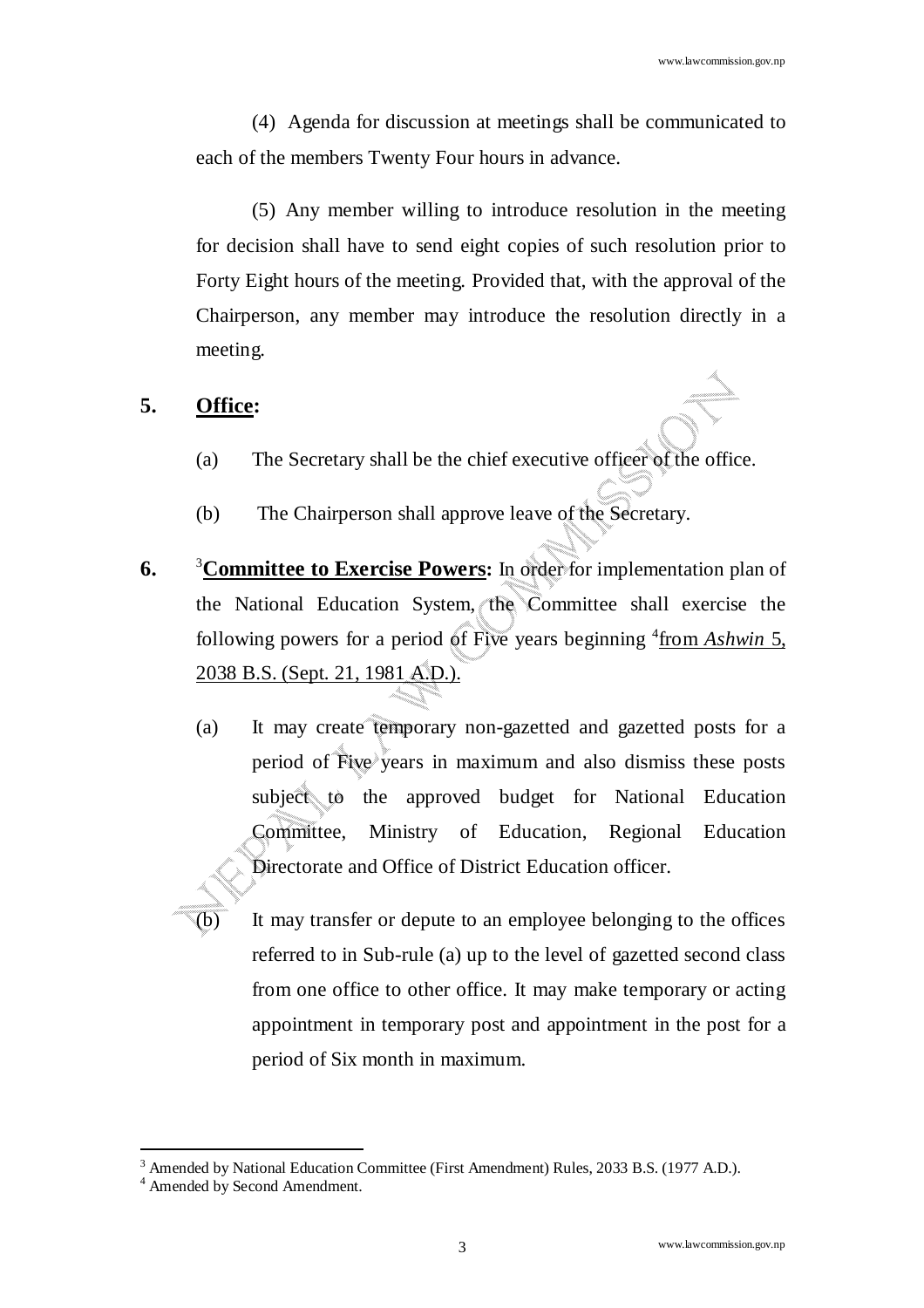- $(c)$ ...............
- (d) It may make recommendation before Government of Nepal to award a prize of Five grades in maximum to gazetted and nongezetted employee engaged in offices referred to in Sub-rule (a) and to make them available the facilities of vehicles and house rent.
- (e) It may cause to engage any person or organization either on contract or on salary for a certain period of time for works in any office referred to in Sub-rule (a) as may be necessary.
- (f) It may determine the meeting allowances to members of a taskforce or Committee or sub-Committee formed by the Committee or the Ministry of Education and may determine daily and travel allowances to non-governmental members.
- (g) The Committee may give approval to make expense from the budget held of casual expense under the education sector budget.
- 6 **6A. Education Development Fund:** (1) There shall be an Education Development Fund (hereinafter referred to as the "fund") under the Committee and the following amounts shall be collected in the fund: -



- (a) Grant received from Government of Nepal
- (b) Grant received from any other source
- (c) Income to be accrued from investment of the fund

(2) The amount of the fund shall be expensed for development of education as decided by the Committee.

<sup>&</sup>lt;sup>5</sup> Repealed by the Second Amendment.

<sup>6</sup> Inserted by Second Amendment.